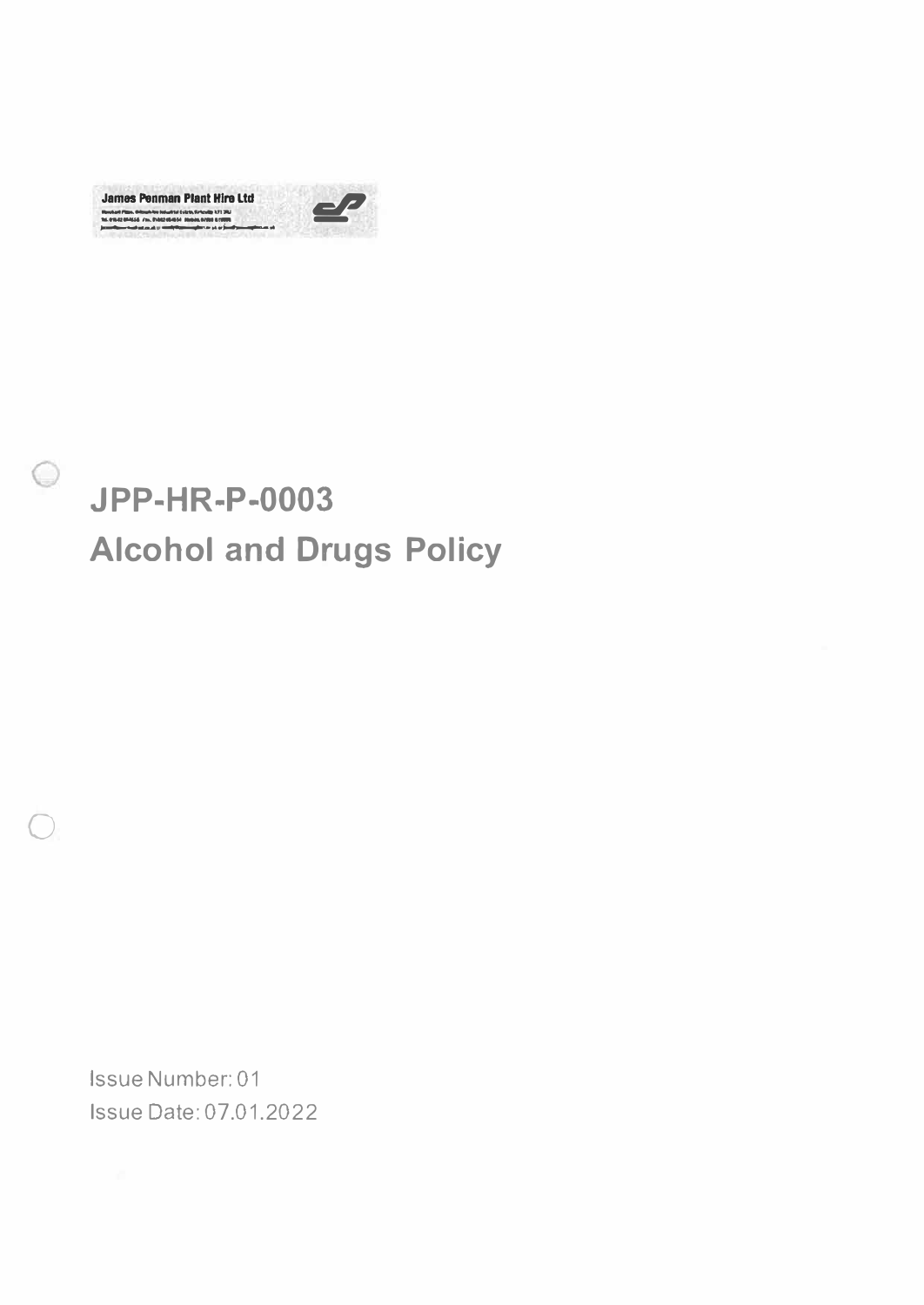

| Document Control<br>Western Controllers Made<br>the property of the control of the con-<br>---- |       |       |            |  |  |
|-------------------------------------------------------------------------------------------------|-------|-------|------------|--|--|
| Status:<br><b>Contract Contract Only 1989</b>                                                   | Draft | Date: | 07.01.2022 |  |  |

| <b>Approval / Acceptance</b> |                                      |                             |  |  |
|------------------------------|--------------------------------------|-----------------------------|--|--|
|                              | <b>Author</b>                        | mpproved                    |  |  |
| Title:                       | <b>Director</b>                      | <b>Director</b>             |  |  |
| Company:                     | M2 Safety Consultants Ltd            | James Penman Plant Hire Ltd |  |  |
| Name:                        | <b>Fraser Morrison</b>               | <b>Wendy Penman</b>         |  |  |
| Signature:                   | brasilasi mamor<br><b>STATISTICS</b> |                             |  |  |
| Date:                        | <b>Amended Date</b>                  | 07.01.2022                  |  |  |

| Revision History<br>This document should be reviewed at least every 12 months to maintain its effectiveness.<br>Record the details of any changes made as a result of these reviews in the table below: |                          |  |  |  |  |  |  |
|---------------------------------------------------------------------------------------------------------------------------------------------------------------------------------------------------------|--------------------------|--|--|--|--|--|--|
|                                                                                                                                                                                                         |                          |  |  |  |  |  |  |
|                                                                                                                                                                                                         | <b>CARDIO CONTRACTOR</b> |  |  |  |  |  |  |
|                                                                                                                                                                                                         |                          |  |  |  |  |  |  |
|                                                                                                                                                                                                         |                          |  |  |  |  |  |  |
|                                                                                                                                                                                                         |                          |  |  |  |  |  |  |
|                                                                                                                                                                                                         |                          |  |  |  |  |  |  |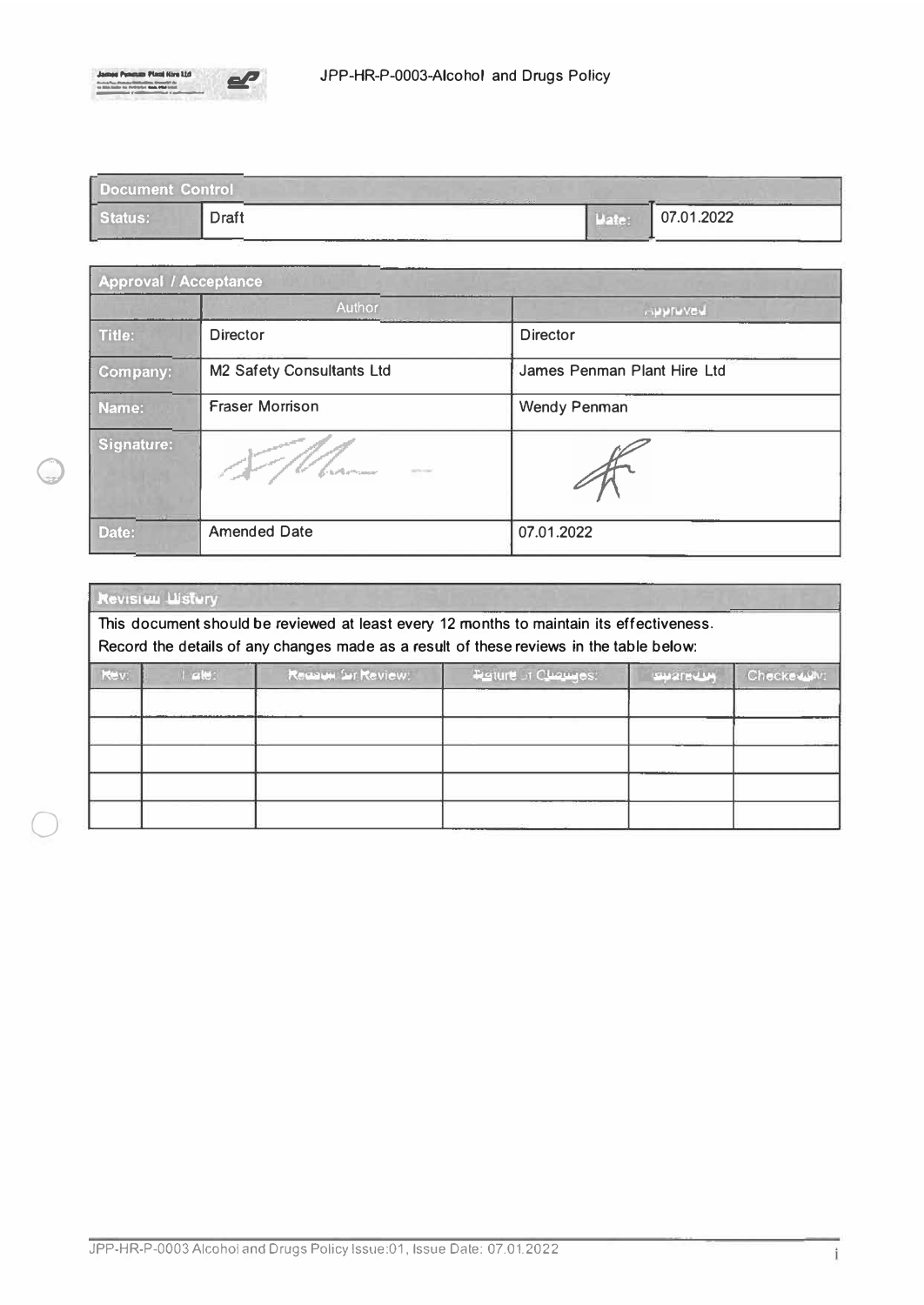

## **Contents**

n,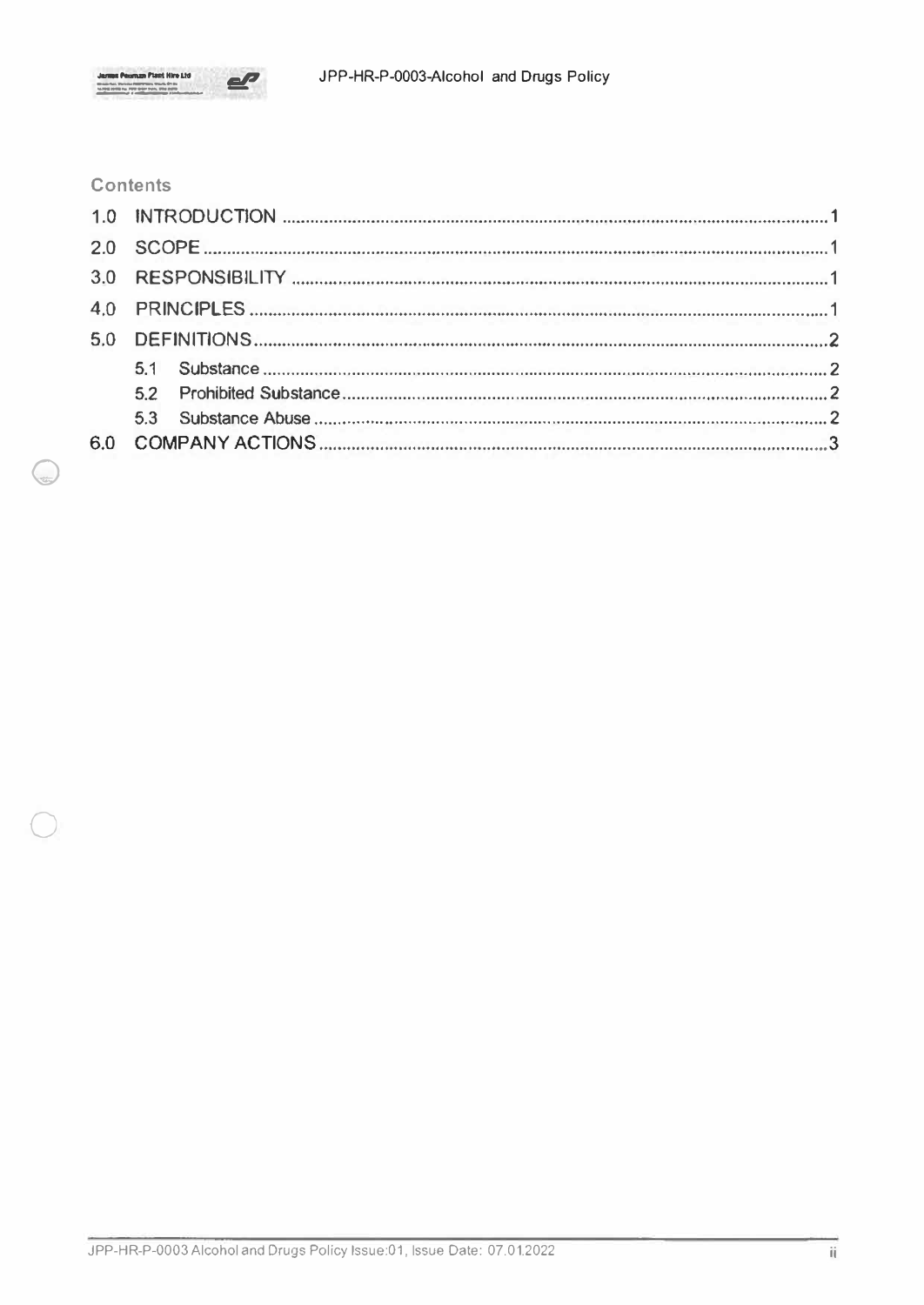

## **1.0 INTRODUCTION**

- (1) James Penman Plant Hire Ltd is committed to maintaining a safe, healthy and productive work environment free of the misuse of drugs, alcohol, solvents and related substances. Substance abuse (of any of the aforementioned items) cannot only impair employee health and performance, but can also create unsafe working conditions for the individual and his or her colleagues.
- (2) The policy aims to ensure that all employees are aware of their obligations under this policy.
- **2.0 SCOPE**

0

- (1) This document applies to all employees and subcontractors working on behalf of James Penman Plant Hire Ltd and will be referred to as 'the Company'.
- **3.0 RESPONSIBILITY**
- (2) All managers are responsible for ensuring that this policy is applied consistently to all and for briefing all employees within their area of accountability.
- (3) The employee is responsible for adhering to the standards of performance and behaviour set by the company.
- **4.0 PRINCIPLES**
- (1) The company forbids the use, possession, concealment, transportation, promotion or sale of prohibited substances by employees whilst on Company premises or in Company vehicles or on client premises. Contravention of this will be considered gross misconduct and employees will be subject to action under the Company's disciplinary procedure up to and including dismissal.
- 0 (2) Employees are not permitted to consume alcohol during working hours including lunch time break.
	- (3) You must not report for work under the influence of a prohibited substance. "Under the influence", means that there is a sufficient amount of the substance in the employee's system to produce a positive result from a medical test or breathalyser unit, and/or that the employee shows erratic abnormal behaviour likely to pose a risk to others, or to interfere with their job performance.
	- (4) Employees may be tested at any time during working hours where they are suspected of being "under the influence" or where the Company has reasonable cause to believe they are under the influence. This includes the start of any shift (including the start of a second shift in the instance of an employee working split shifts).
	- (5) Alcohol and Drugs testing is carried out routinely as part of the company's occupational health surveillance which is undertaken as part of the employees condition of employment.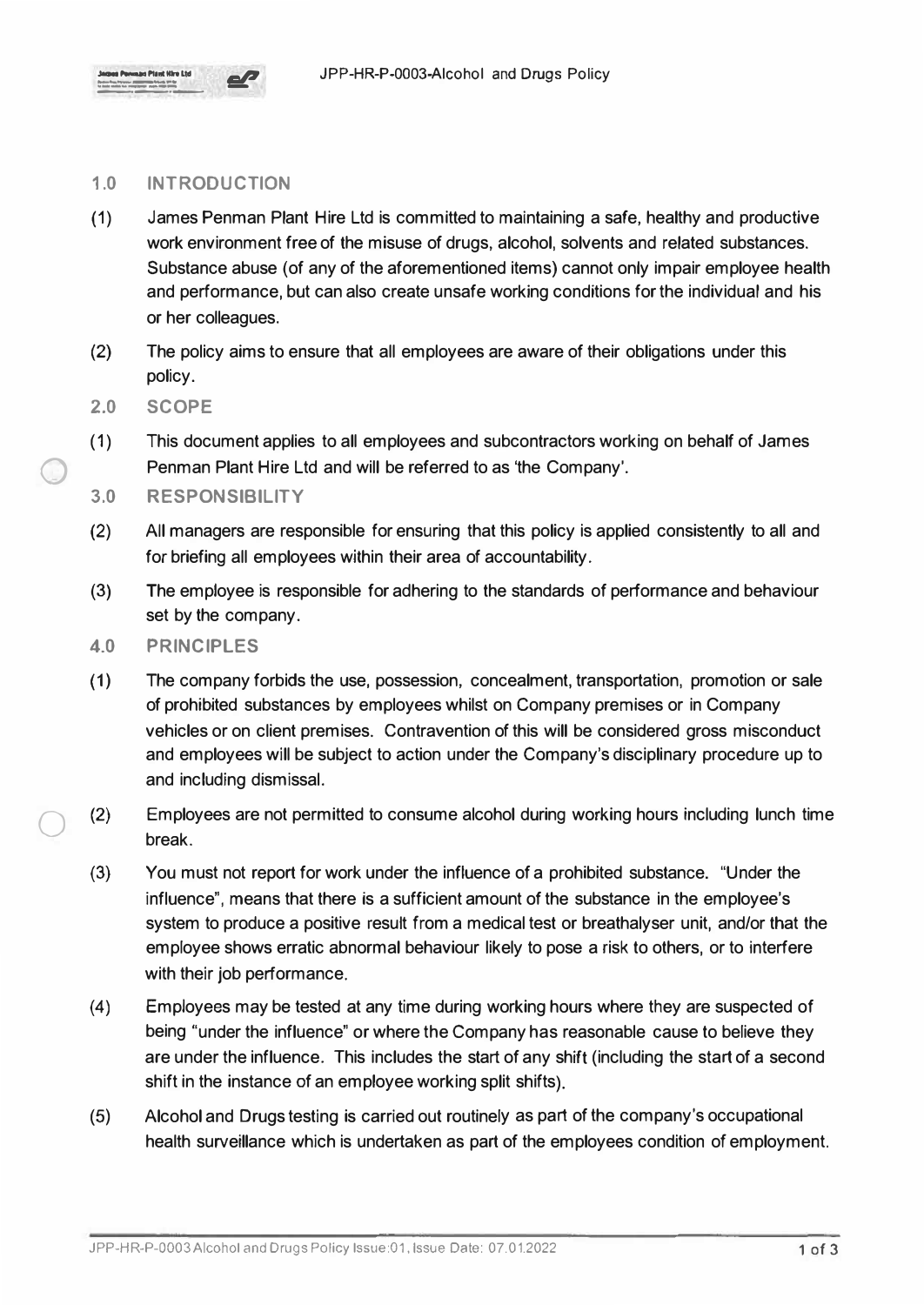

## **5.0 DEFINITIONS**

- 5.1 Substance
- (1) A "substance" is defined as a material that chemically modifies the body's functions resulting in physical, psychological or behavioural change.
- **5.2 Prohibited Substance**
- (1) A "prohibited substance" means a controlled drug as defined in the Misuse of Drugs Act 1971 or any other substance including prescription and over-the-counter medication taken in such a manner as to impair the individual.
- (2) These include, but are not limited to:
	- Cannabinoids
	- Cocaine
	- Opiates

 $\bigcirc$ 

 $\subset$ 

- •**Amphetamines**
- •**Barbiturates**
- •Benzodiazapine
- •Phencyclidine
- •Propoxyphene
- •Methadone
- •Solvent or solvent based products
- •Alcohol
- **5.3 Substance Abuse**
- (1) "Substance abuse" means the use of a prohibited substance.
- (2) For Health and Safety critical positions the Company adopts a "zero tolerance" approach to alcohol, which means any presence of alcohol within the blood will result in a "positive test result" for the purposes of alcohol. A "Positive test result" for the purposes of alcohol means the presence at a level higher than [25 milligrams per 100 millilitres of blood (ie. half the UK "drink driving" limit] OR [50 milligrams per 100 millilitres of blood (ie. the UK "drink driving" limit)].